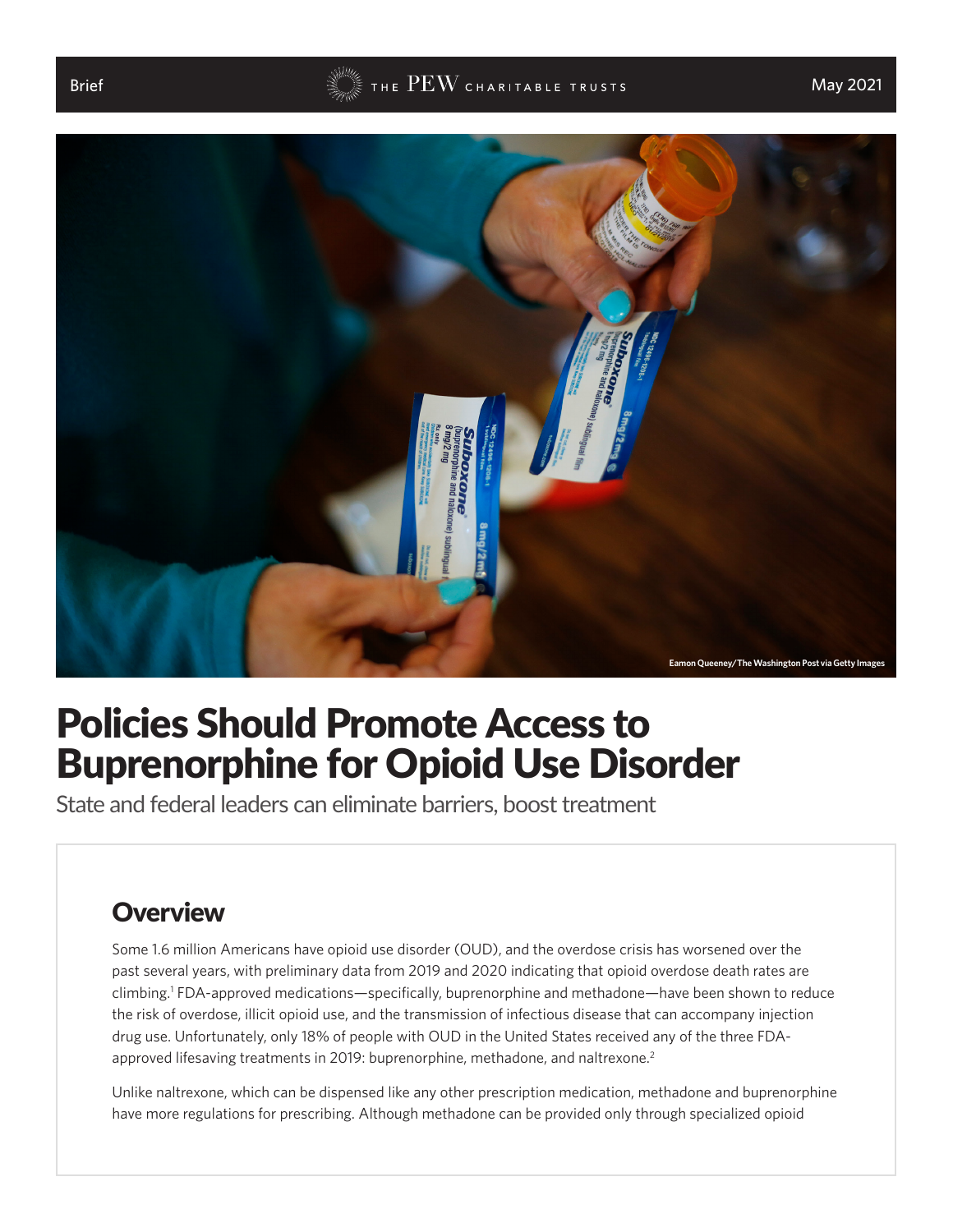<span id="page-1-0"></span>treatment programs (OTPs), buprenorphine can be prescribed by health care providers outside of OTP settings if providers complete training by the U.S. Substance Abuse and Mental Health Services Administration (SAMHSA) and obtain a waiver from the Drug Enforcement Administration (DEA).<sup>[3](#page-7-0)</sup> Although the buprenorphine regulations were intended to increase access to medications in additional health care settings, in practice these federal requirements narrow the pool of eligible prescribers and also limit the number of patients each waivered provider is allowed to treat. As a consequence, many patients struggle to identify a buprenorphine provider and access the medication. <sup>[4](#page-7-0)</sup> For instance, in 2018, 40% of U.S. counties did not have a single waivered provider. <sup>[5](#page-7-0)</sup> This treatment gap is amplified among communities of color, with Black patients less likely to receive a buprenorphine prescription than White ones.<sup>6</sup>

In response to these structural issues, some state agencies, policymakers, and waivered providers have taken steps to reduce barriers to buprenorphine treatment, an approach referred to as "low-threshold buprenorphine."[7](#page-7-0) This approach can be applied in a variety of care settings—such as federally qualified health centers (FQHCs), primary care clinics, opioid treatment programs, specialty substance use disorder treatment facilities, hospital emergency departments, syringe services programs, and mobile treatment vans—and includes prescribing buprenorphine as soon as a patient is interested in treatment; providing medication without requiring concurrent services, such as counseling; eliminating the clinical practice of terminating treatment as a consequence of continued substance use; and offering low-cost or no-cost initiation of treatment. Recent evidence suggests that low-threshold treatment can increase the number of patients who initiate buprenorphine treatment, and also engage marginalized populations less able to access care in traditional settings—including people who are involved in the justice system, experiencing homelessness, or uninsured.[8](#page-7-0)

However, providers face barriers to implementing low-threshold treatment approaches, including billing and reimbursement (because specialty programs have historically required counseling in addition to medication). And some primary care providers may be unfamiliar with treatment options for patients with OUD, in part because of stigma against patients and medication treatment.

Fortunately, federal and state policymakers can move to amend reimbursement policies, treatment guidelines, and regulations to ensure that providers are equipped to deliver timely and effective patient care. They can support low-threshold buprenorphine prescribing via the following steps:

- Encourage timely and convenient initiation of buprenorphine treatment:
	- ° Remove prior authorization requirements for initial buprenorphine prescriptions with Medicaid and commercial insurers.
	- ° Amend state billing requirements and allow buprenorphine to be prescribed prior to a completed initial intake assessment, so as not to delay the start of treatment.
	- ° Fund the initiation of buprenorphine through emergency departments, using federal grants or state funds.
	- ° Make permanent the federal regulatory flexibilities, enacted as a result of the COVID-19 pandemic, that temporarily suspended the required in-person consultation for initiation of buprenorphine allowing more patients to begin treatment via consultation by telephone.
- Support patient retention in buprenorphine treatment:
	- ° Remove state regulations that require clinicians to taper buprenorphine doses over time, and consider increasing daily dose limits.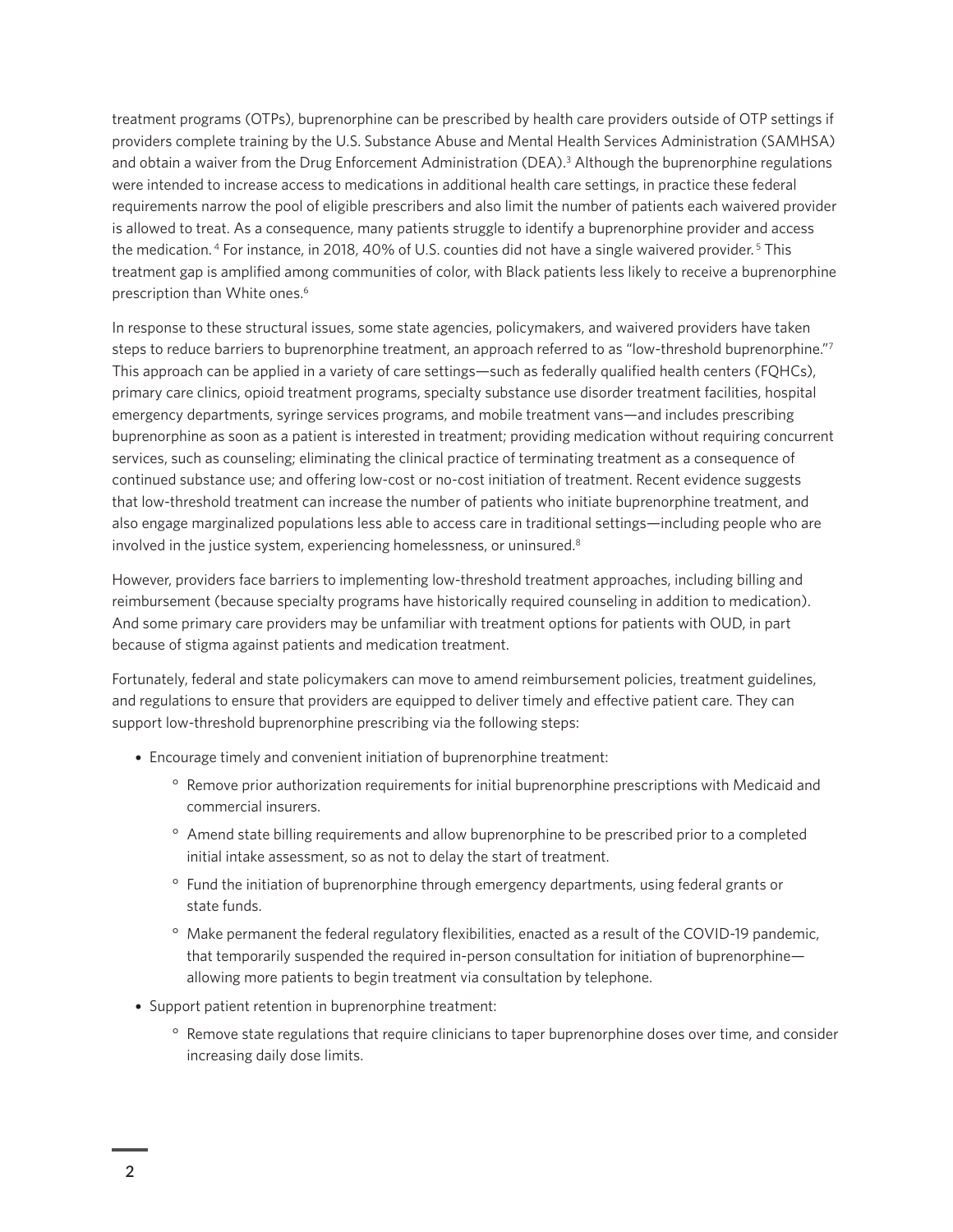- <span id="page-2-0"></span>° Eliminate requirements that patients on buprenorphine receive counseling, and evaluate Medicaid payment structures and state contracts with providers to ensure that providers can bill for medication treatment without concurrent counseling services.
- ° Prohibit the discharge, from publicly funded OUD treatment programs, of patients who continue to use substances.
- Fund supplemental health and social services that facilitate the initiation and continuation of low-threshold buprenorphine treatment:
	- ° Allow Medicaid reimbursement for services that support patients in their varying treatment needs (e.g., social work, recovery coaching, peer and outreach work).
	- ° Dedicate federal and state grant money to services that facilitate low-threshold prescribing (e.g., outreach, transportation, case management).

#### Encourage the timely and convenient initiation of buprenorphine treatment

States should make policy changes that enable people to access buprenorphine treatment for OUD as soon as they are ready. Delays in the initiation of medication, such as waitlists for treatment, have been demonstrated to increase a patient's risk for morbidity and mortality—particularly for overdose in patients who stopped using illicit opioids in preparation for treatment.<sup>[9](#page-7-0)</sup>

First, states should remove Medicaid prior authorization requirements for buprenorphine, which as of 2018 remains the law of the land in 39 states and the District of Columbia for buprenorphine, and in 30 states for buprenorphine-naloxone (the combined formulation of the drug).[10](#page-7-0) Under the current policy, providers must justify the need for a specific treatment to ensure its appropriate use, and to prevent wasteful spending or misuse, before Medicaid pays for the prescription.<sup>[11](#page-7-0)</sup>

However, this process often delays treatment unnecessarily. The evidence is clear that medications for OUD reduce illicit opioid use, risk of overdose, and patient use of costly hospital and emergency care.<sup>12</sup> More states should adopt what is known as a "Medication First" approach to treatment, which prioritizes access to pharmacotherapy as quickly as possible, for as long as is therapeutically beneficial, and without strict program requirements for patients. Missouri's Medicaid program has removed prior authorization requirements for initial buprenorphine prescriptions as part of the state's Medication First initiative,<sup>13</sup> and 17 other states enacted legislation precluding state-regulated commercial insurance plans from placing prior authorizations on FDAapproved medications for OUD.[14](#page-8-0)

Second, Medicaid and the state agencies responsible for administering SAMHSA Substance Abuse Block Grant (SABG) funds to treatment programs should amend payment policies that require providers to conduct comprehensive patient intake assessments prior to prescribing buprenorphine. Although assessments help providers diagnose and identify the severity of OUD, they, too, can cause delays in medication treatment.<sup>15</sup> Under Missouri's Medication First approach, the state's Department of Mental Health amended its billing requirements to allow providers up to 30 days to complete an intake assessment after prescribing buprenorphine.<sup>[16](#page-8-0)</sup>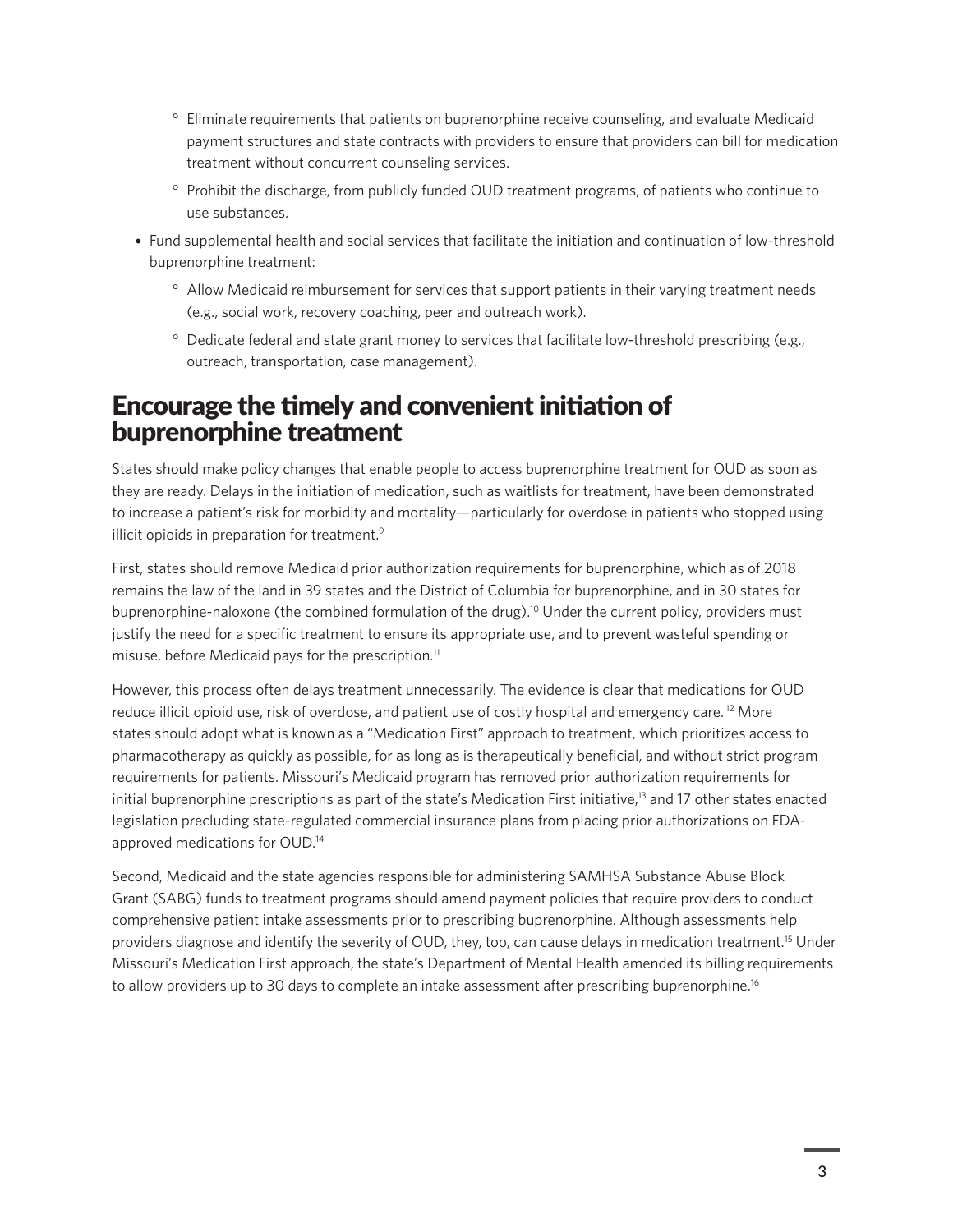#### <span id="page-3-0"></span>Box 1. Featured Program: Missouri Medication First Approach

To increase buprenorphine access for uninsured patients, the Missouri Department of Mental Health partnered with the University of Missouri, St. Louis to develop the Medication First treatment approach for publicly funded substance use disorder treatment programs. The core components of this approach are providing patients with timely access to buprenorphine prior to assessment and treatment planning, ongoing buprenorphine maintenance without limits or dosage tapering, and offering—but not requiring psychosocial services.

The state used grant money from the State Targeted Response to the Opioid Crisis (STR) allotment to fund 38 treatment sites across 14 agencies. This allowed for the implementation of Medication First by training staff, reforming clinical protocols, and partnering with providers waivered to prescribe buprenorphine. Missouri then compared treatment outcomes from the nine months before (July 2016 through March 2017) and nine months during the grant funding period (July 2017 through March 2018). Officials found that utilization of buprenorphine increased from 44.8% to 85.3%; time to receipt of buprenorphine improved from eight days to zero days; and treatment retention improved at one-, three-, and six-month intervals. Additionally, the average monthly costs of treatment dropped 21% after the approach was implemented.

Third, states should fund innovative models to offer buprenorphine treatment without requiring referrals and appointments. For example, when patients come to the emergency department with an opioid-related illness or injury, physicians should begin buprenorphine treatment while waiting to connect them with a provider for ongoing care[.17](#page-8-0)

Yet many emergency physicians feel they do not have the funding, systems, or staff in place to fully serve the health and social needs of OUD patients.[18](#page-8-0) To overcome this barrier, the Kentucky Cabinet for Family and Health Services used federal grant money to partner with emergency departments and create a special clinic to provide a bridge to ongoing community treatment.<sup>19</sup> This effort, launched in 2018, provides buprenorphine to discharged patients until they can be connected to care in the community, and it also provides counseling, care navigation, peer supports, and education on overdose prevention.<sup>20</sup> In its first year, the bridge clinic started buprenorphine treatment for about 100 patients from among 300 referrals.<sup>21</sup> Although many patients are referred from the hospital, the clinic also accepts walk-ins.

Fourth, states should issue clinical guidelines for unobserved initiation of buprenorphine, also called at-home induction. Currently, state guidelines tend to focus on and encourage office induction, an approach that is resource-intensive for health care facilities, and one that can make same-day treatment less feasible.[22](#page-8-0) Patients may be more comfortable with a home induction because the process can be time-consuming and include uncomfortable withdrawal symptoms, as prior to their first dose, patients need to stop using other opioids for a short period of time, which causes mild to moderate withdrawal.<sup>23</sup> Studies show at-home initiation does not increase serious adverse medical events or interfere with successful treatment initiation or retention.<sup>[24](#page-8-0)</sup> States should publish guidance to encourage this low-threshold approach to care. For example, the New York State Department of Health's clinical guidance for buprenorphine describes home initiation as feasible and safe, and outlines steps prescribers should take to ensure that patients have the information they need to succeed.<sup>25</sup>

Typically, a clinician must see a patient in an office visit before prescribing buprenorphine for in-home initiation, but the federal government temporarily lifted this requirement during the COVID-19 public health emergency,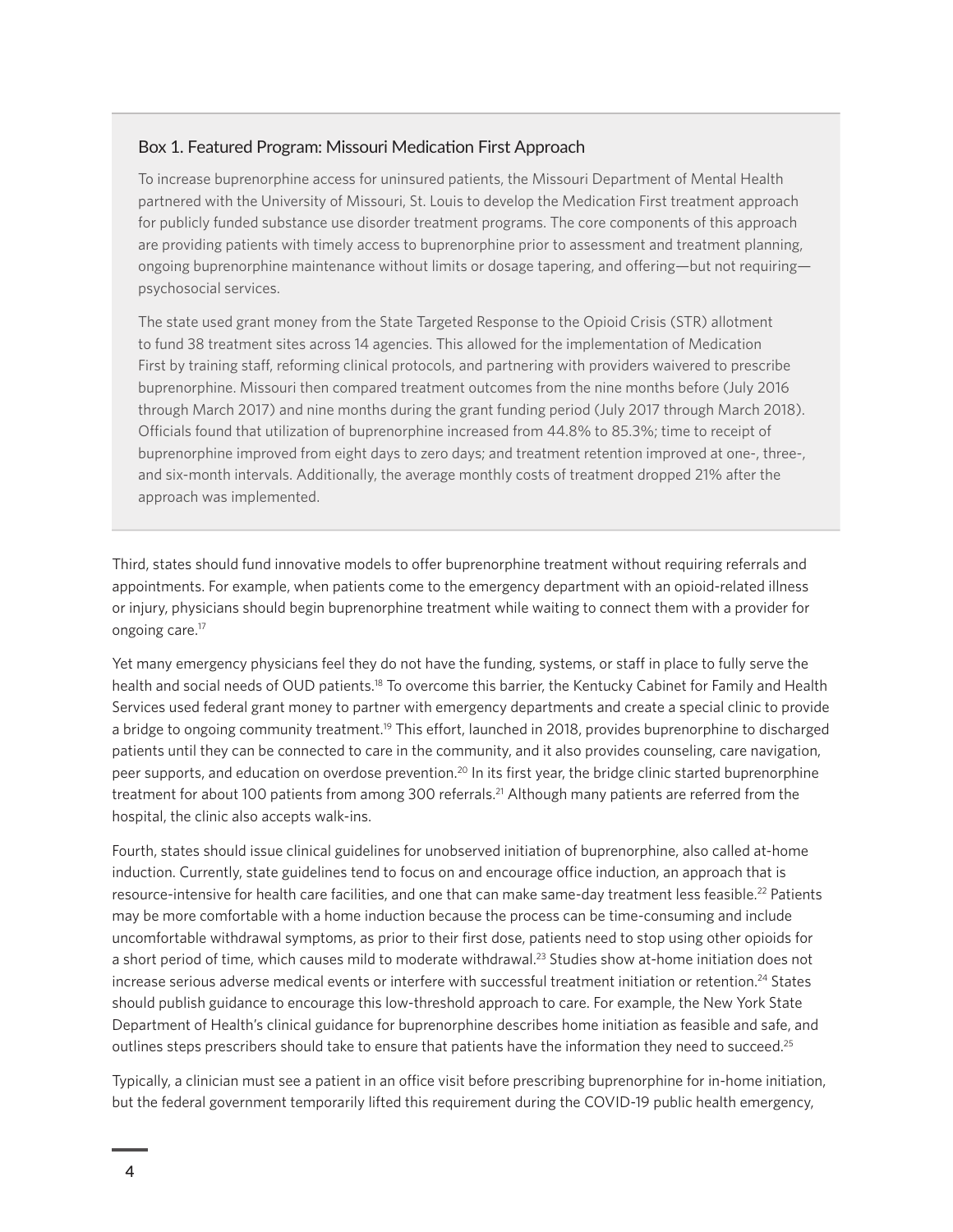<span id="page-4-0"></span>through guidance from federal agencies, to reduce the number of patients visiting health facilities.<sup>26</sup> Early data indicates that this change has not resulted in adverse or unintended outcomes, and has led to innovative methods for increasing access to treatment, such as the Rhode Island Buprenorphine Hotline, which connects people seeking treatment to a waivered buprenorphine provider who can assess the patient over the phone and prescribe the medication, if appropriate, essentially acting as a "tele-bridge" to outpatient treatment.[27](#page-8-0) Until the requirement for an in-person office visit is permanently lifted, the federal government should use the authority of the ongoing opioid crisis public health emergency (first declared in 2017) to continue to waive this rule.<sup>[28](#page-8-0)</sup>

### Support patient retention in buprenorphine treatment

There are several policies—such as limits on prescriptions, requirements for concurrent counseling, and penalties for continued illicit drug use—that can disrupt the course of treatment once a patient starts medication for OUD. To support treatment retention in a low-threshold approach, states should remove such unnecessarily burdensome policies.

First, Medicaid programs should remove rules that require clinicians to gradually lower buprenorphine doses over a period of time, known as tapering. Some Medicaid programs limit the dosages and length of time that patients can receive buprenorphine. But like other chronic illnesses, OUD is a long-term medical condition that requires ongoing treatment. Requirements to taper prescribing or reduce dosage over time can interfere with the effectiveness of treatment and recovery[.29](#page-8-0) Some states, including Tennessee, require providers to submit tapering plans to obtain prior authorization.<sup>30</sup> By contrast, Missouri's Medication First program removed such requirements.<sup>31</sup>

States should also consider increasing dose limits on buprenorphine. The American Society of Addiction Medicine (ASAM) guidelines suggest that 24 milligrams should be the maximum daily dose; however, some state Medicaid programs, such as Tennessee's, still cap the dose at 16 milligrams per day.<sup>32</sup> No Medicaid program should limit buprenorphine dosage below clinical guidelines. States should consider exceeding the suggested 24-milligram maximum to account for higher doses that may be needed for patients with higher opioid tolerance, especially because fentanyl—a potent synthetic opioid—dominates the drug market.<sup>33</sup> For example, Washington state permits providers to prescribe 32 milligrams per day, with flexibility for higher doses with prior authorization.<sup>34</sup> Such flexible policies can help keep patients in treatment.<sup>35</sup>

Second, Medicaid and state agencies administering SABG funds to treatment programs should eliminate requirements that patients on buprenorphine receive counseling. Although federal rules require that practitioners have the capacity to refer patients to behavioral health services, there is no obligation for patients to use them.<sup>36</sup> Moreover, ASAM practice guidelines specify that a patient's decision about whether to engage in counseling should not interfere with receiving medication treatment.<sup>37</sup> Still, in some Medicaid programs, health care providers are reimbursed for providing buprenorphine treatment only if the patient also receives counseling services from that same provider or another practitioner. Although counseling provides a benefit to many patients and should be available to those interested, evidence shows that people taking only buprenorphine do not have significantly different treatment outcomes from patients who also receive psychosocial services.<sup>[38](#page-9-0)</sup> Furthermore, some people cite the requirement to attend counseling sessions as an impediment to staying in treatment due to inflexibility in available appointments that interfere with other aspects of everyday life (e.g., employment).<sup>39</sup> Therefore, states should evaluate and amend their state agency and Medicaid payment bundles (i.e., payment for a predetermined set of services) and reimbursement rates so that prescribing low-threshold buprenorphine separate from counseling is financially practical for providers. For example, prior to implementing Medication First, Missouri's Department of Mental Health increased administrative reimbursement rates for prescribing buprenorphine for providers in participating treatment programs[.40](#page-9-0)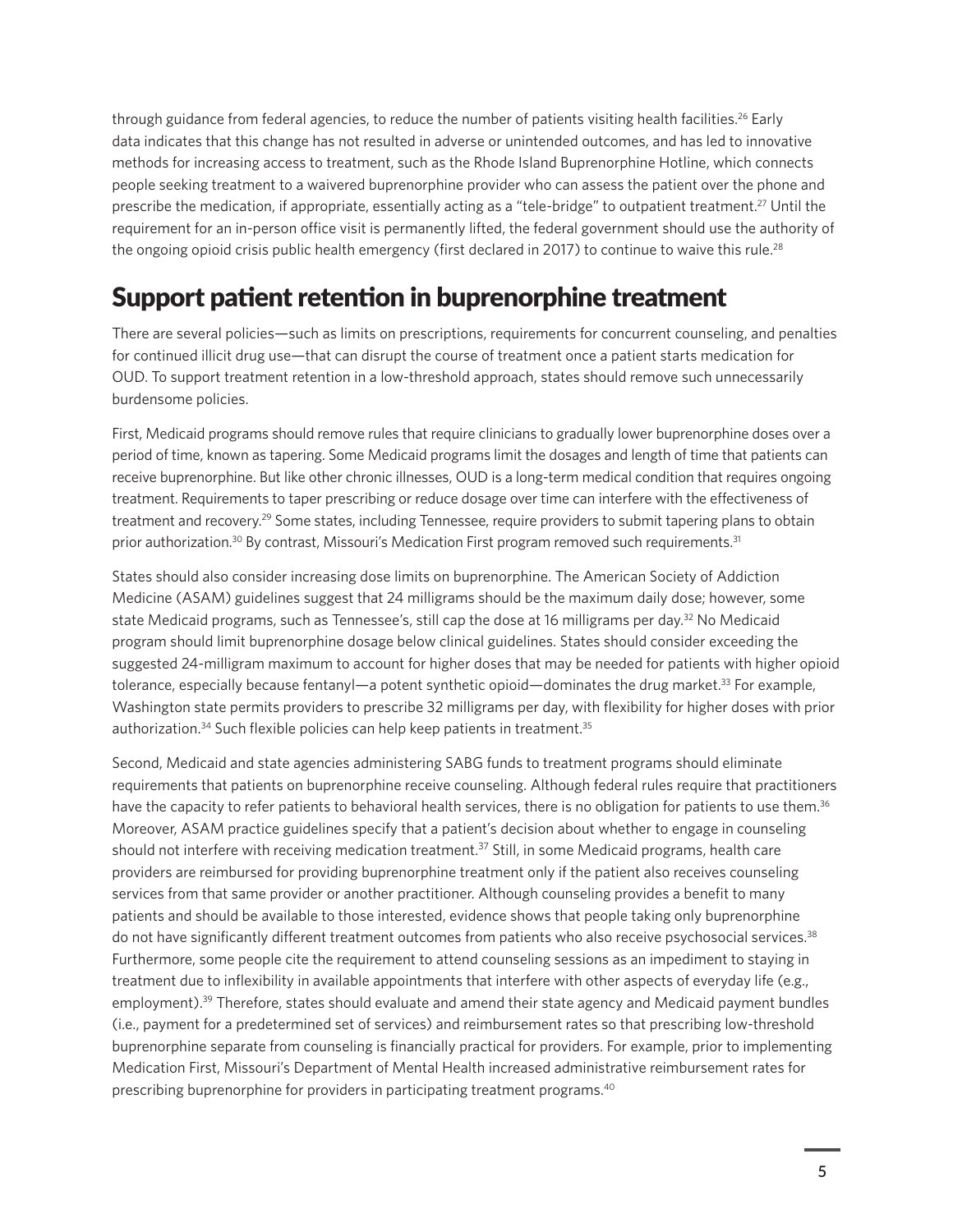<span id="page-5-0"></span>States should also consider separating counseling from medication in treatment payment bundles, as Maryland did in its opioid treatment programs.[41](#page-9-0) Maryland rebundled payments to include managing the care plan, dosing, dispensing, and administering medication, drug screens, and coordination with other services; and individual and group counseling became separately billable services[.42](#page-9-0) Additionally, because medication alone is an effective treatment, states should not require that facilities licensed to offer buprenorphine also furnish behavioral health services. <sup>43</sup> State can decouple these services through regulatory language; for example, while some states define "medication-assisted treatment" as medications in combination with behavioral therapies, New York defines it as treatment of a substance use disorder with medication alone.<sup>[44](#page-9-0)</sup>

Third, states should prohibit publicly funded treatment programs from discharging patients for continued illicit drug use. Patients in low-threshold buprenorphine treatment programs sometimes continue using illicit opioids or stimulants, especially those also experiencing homelessness or other issues.<sup>[45](#page-9-0)</sup> Although some programs cite continued drug use as grounds for involuntary termination—a practice commonly called administrative discharge—evidence shows that it is safer for patients to continue prescribed medications for OUD than to be put at high risk for overdose by suddenly stopping treatment.<sup>46</sup> Federal guidelines recommend that programs avoid administrative discharge and instead re-evaluate patients if the current treatment plan proves ineffective.[47](#page-9-0) Accordingly, regulators should explicitly prohibit the practice when licensing and certifying substance use treatment programs; for example, Maine's regulations for opioid treatment programs bar the use of administrative discharge "to discipline clients for minor infractions of program policy.["48](#page-9-0) 

### Paying for nonclinical aspects of low-threshold care

Low-threshold buprenorphine approaches reach populations that tend to be underserved and socially and economically disadvantaged. Patients are often uninsured and face housing insecurity, lack of transportation, and unemployment—all of which can interfere with their ability to start and remain in treatment. Offering support services that facilitate access to medication treatment can help patients overcome barriers and achieve longterm recovery[.49](#page-9-0)

States should use Medicaid or grant funding to address this multitude of needs for patients who seek additional services. For example, REACH, a low threshold and harm reduction focused facility in New York state, has recently become a certified outpatient treatment center. This will allow REACH to receive enhanced Medicaid reimbursement for its full range of services—including integrated primary care, medication for opioid use disorder, testing and treatment for hepatitis C and HIV, community health worker and behavioral health services, and peer and outreach work—all of which allow REACH to support patients in their varying health care and social needs.<sup>[50](#page-9-0)</sup>

In the Massachusetts Collaborative Care Model, nurse care managers (NCMs) are integrated into FQHCs and can bill at the same rate as other clinicians for buprenorphine initiation visits while buprenorphine prescribers are responsible for diagnosing OUD and prescribing the medication. NCMs can offer to help address patients' nonmedical challenges, such as insurance or pharmacy problems, legal issues, and housing.<sup>51</sup> Five years after this model began in 14 community health centers, buprenorphine treatment admissions had increased nearly sevenfold, and two-thirds of patients stayed in treatment for more than one year.<sup>52</sup>

States can also direct federal grants, including State Targeted Response to the Opioid Crisis (STR) and State Opioid Response funding, to cover nonclinical aspects of care. Missouri used STR funds to pay for patient transportation to participating treatment providers, and Kentucky used the grant to integrate peer support specialists into emergency departments as part of its bridge clinic initiative.<sup>53</sup>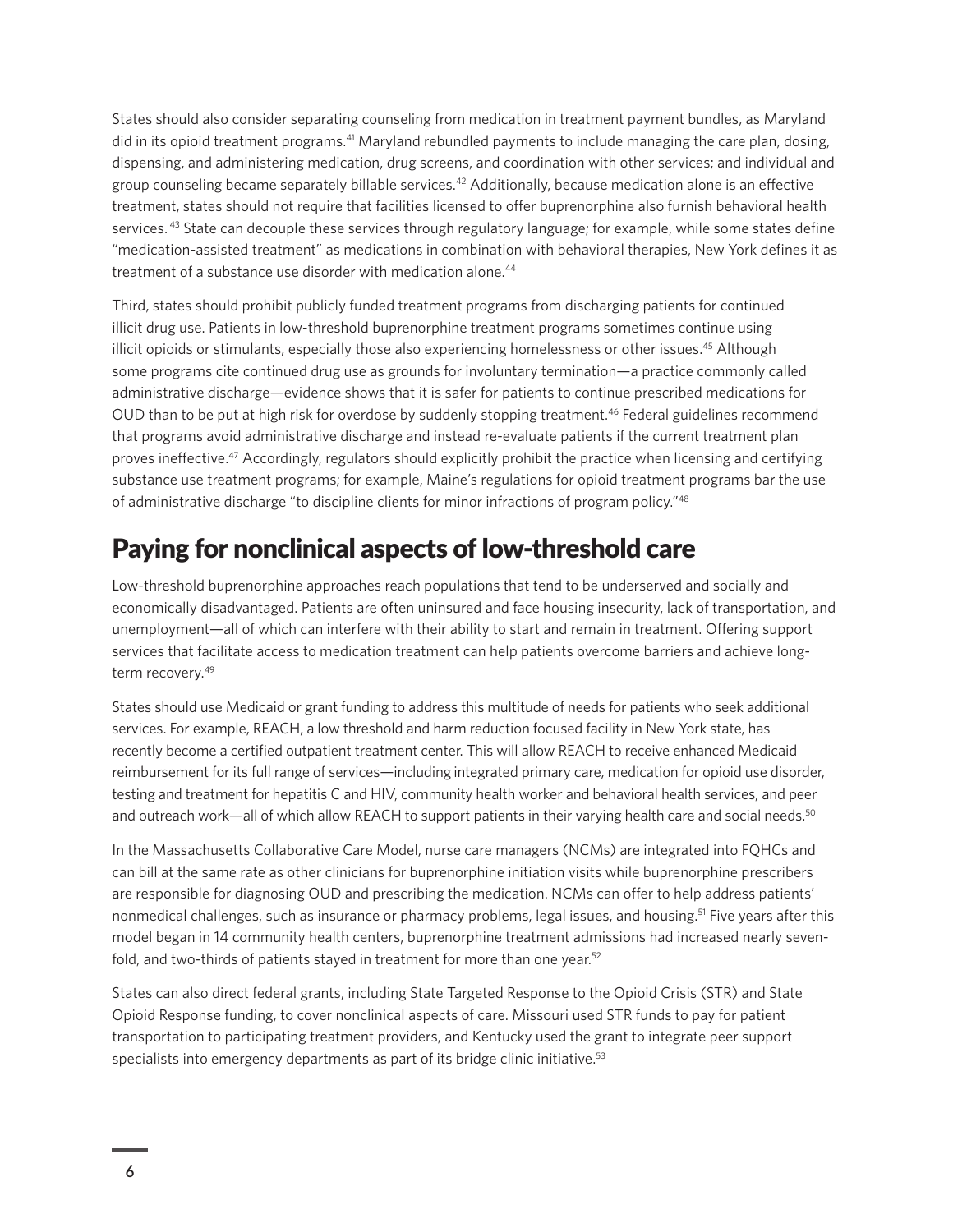## <span id="page-6-0"></span>Challenges to the adoption of low-threshold treatment approaches

Even if state policies change to permit and encourage low-threshold buprenorphine prescribing, access to care can still be complicated by the metrics used to determine treatment success, concerns about medication diversion to people who would use it without a prescription, and a shortage of buprenorphine providers.

State grant funding is often paired with reporting requirements; however, because low-threshold treatment does not place the same requirements on patients as traditional treatment, distinct performance measures are necessary for these two types of treatment. For example, low-threshold treatment is less likely than standard OUD treatment to result in the cessation of drug use. Still, low threshold treatment can reduce illicit drug use, which in turn prevents overdose deaths. Accordingly, an appropriate success metric for low threshold treatment would be the reduction of drug use. Another common measure is treatment retention for an uninterrupted period of time, but this metric may not be appropriate for populations receiving low-threshold buprenorphine because they are more likely to experience disruptions to care such as homelessness. Instead, evaluations of patient success could measure the number of days covered by medication treatment in a given time period, even if they are not consecutive.[54](#page-10-0)

Some state officials and providers are also concerned that low-threshold buprenorphine could lead to diversion of the medication to people who would use it without a prescription. Although that is a risk with most prescription drugs, evidence suggests that people use nonprescribed buprenorphine to self-treat or prevent withdrawal, and diversion could be the result of a lack of access to treatment.<sup>55</sup> One study even suggested that better access to buprenorphine from a doctor could reduce diversion of this medication.<sup>56</sup> Furthermore, surveys of patients receiving low-threshold treatment find that they have prior experience using buprenorphine, often not prescribed, prior to entering treatment.<sup>57</sup> This finding may indicate that low-threshold programs have the ability to reach a population interested in trying the medication but who otherwise lack access to a clinician who could prescribe it[.58](#page-10-0)

Finally, many states and rural jurisdictions do not have enough providers who can offer buprenorphine because of the federal requirement for a DEA waiver to prescribe it[.59](#page-10-0) Some physicians see the waiver process as a barrier to offering treatment; others do not seek a waiver because they feel they don't have the capability to treat patients with OUD who may have complex health or social issues.<sup>60</sup> To address these challenges, some states have offered support for practitioners to get waivered. For example, New Mexico implemented Project ECHO (Extension for Community Healthcare Outcomes) to link primary care providers to mentors and training on treating substance use disorders to help them to become waivered; after the start of the project, the number of waivered providers in the state increased more than tenfold from 2006 to 2016.<sup>61</sup> The federal government could also remove the waiver requirement altogether.<sup>62</sup> Recently, experts in the field have argued that the process is unnecessarily burdensome, citing the urgency of the opioid overdose crisis and the fact that there are no restrictions on prescribing other types of opioids for pain.<sup>63</sup> Increasing the number of buprenorphine prescribers is critical to expanding care for OUD, including low-threshold treatment approaches.

# **Conclusion**

Low-threshold prescribing can play a crucial role in expanding access to buprenorphine, particularly among marginalized populations and individuals separated from the traditional health care system. As states and localities continue to explore providing low-threshold treatment, policymakers should look to innovations and initiatives to ensure increased access to this lifesaving medication for people with OUD.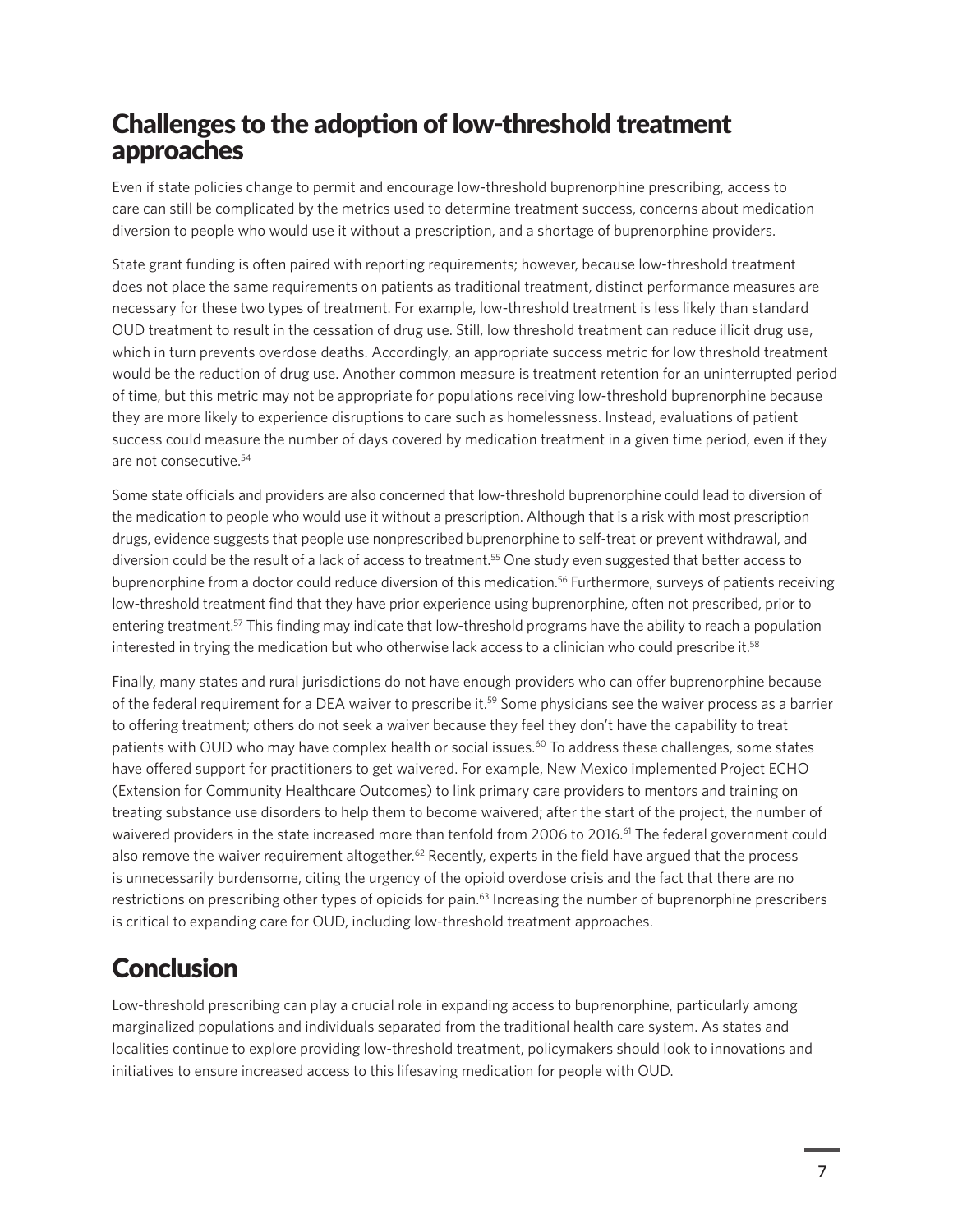# <span id="page-7-0"></span>Endnotes

- 1 [F](#page-0-0). Ahmad, L. Rossen, and P. Sutton, "Provisional Drug Overdose Death Counts," National Center for Health Statistics, accessed Nov. 6, 2020, <https://www.cdc.gov/nchs/nvss/vsrr/drug-overdose-data.htm>; Substance Abuse and Mental Health Services Administration, "Key Substance Use and Mental Health Indicators in the United States: Results From the 2019 National Survey on Drug Use and Health" (2020), [https://www.samhsa.gov/data/report/2019-nsduh-annual-national-report.](https://www.samhsa.gov/data/report/2019-nsduh-annual-national-report)
- 2 [Ri](#page-0-0)chard P. Mattick et al., "Methadone Maintenance Therapy Versus No Opioid Replacement Therapy for Opioid Dependence," Cochrane Database of Systematic Reviews 3 (2009): CD002209,<http://www.ncbi.nlm.nih.gov/pubmed/19588333>; Sandra D. Comer et al., "Injectable, Sustained-Release Naltrexone for the Treatment of Opioid Dependence: A Randomized, Placebo-Controlled Trial," Archives of General Psychiatry 63, no. 2 (2006): 210–8, <http://archpsyc.jamanetwork.com/article.aspx?articleid=209312>; P.J. Fudala et al., "Office-Based Treatment of Opiate Addiction With a Sublingual-Tablet Formulation of Buprenorphine and Naloxone," New England Journal of Medicine 349, no. 10 (2003): 949-58,<https://www.ncbi.nlm.nih.gov/pubmed/12954743>; R.P. Mattick et al., "Buprenorphine Maintenance Versus Placebo or Methadone Maintenance for Opioid Dependence," Cochrane Database of Systematic Reviews, no. 2 (2014), [https://doi.org//10.1002/14651858.CD002207.pub4;](https://doi.org//10.1002/14651858.CD002207.pub4) D.S. Metzger et al., "Human Immunodeficiency Virus Seroconversion Among Intravenous Drug Users In- and Out-of-Treatment: An 18-Month Prospective Follow-Up," Journal of Acquired Immune Deficiency Syndromes 6, no. 9 (1993): 1049-56,<https://pubmed.ncbi.nlm.nih.gov/8340896/>; R.P. Schwartz et al., "Opioid Agonist Treatments and Heroin Overdose Deaths in Baltimore, Maryland, 1995-2009," American Journal of Public Health 103, no. 5 (2013): 917-22, [https://www.](https://www.ncbi.nlm.nih.gov/pubmed/23488511) [ncbi.nlm.nih.gov/pubmed/23488511](https://www.ncbi.nlm.nih.gov/pubmed/23488511); S.E. Wakeman et al., "Comparative Effectiveness of Different Treatment Pathways for Opioid Use Disorder," JAMA Network Open 3, no. 2 (2020): e1920622, [https://www.ncbi.nlm.nih.gov/pubmed/32022884.](https://www.ncbi.nlm.nih.gov/pubmed/32022884)
- 3 [S](#page-1-0)ubstance Abuse and Mental Health Services Administration, "Methadone," accessed Feb. 10, 2020, [https://www.samhsa.gov/](https://www.samhsa.gov/medication-assisted-treatment/medications-counseling-related-conditions/methadone) [medication-assisted-treatment/medications-counseling-related-conditions/methadone](https://www.samhsa.gov/medication-assisted-treatment/medications-counseling-related-conditions/methadone).
- 4 [S](#page-1-0)ubstance Abuse and Mental Health Services Administration, "Become a Buprenorphine Waivered Practitioner," last modified Sept. 1, 2020, [https://www.samhsa.gov/medication-assisted-treatment/become-buprenorphine-waivered-practitioner;](https://www.samhsa.gov/medication-assisted-treatment/become-buprenorphine-waivered-practitioner) National Council for Behavioral Health, "Legislation Eliminating Buprenorphine Waivers Introduced in House," news release, May 9, 2019, [https://www.](https://www.thenationalcouncil.org/capitol-connector/2019/05/legislation-eliminating-buprenorphine-waivers-introduced-in-house/) [thenationalcouncil.org/capitol-connector/2019/05/legislation-eliminating-buprenorphine-waivers-introduced-in-house/;](https://www.thenationalcouncil.org/capitol-connector/2019/05/legislation-eliminating-buprenorphine-waivers-introduced-in-house/) The Pew Charitable Trusts, "Why Aren't More People With Opioid Use Disorder Getting Buprenorphine?," accessed Feb. 10, 2020, [https://www.](https://www.pewtrusts.org/en/research-and-analysis/articles/2019/07/31/why-arent-more-people-with-opioid-use-disorder-getting-buprenorphine) [pewtrusts.org/en/research-and-analysis/articles/2019/07/31/why-arent-more-people-with-opioid-use-disorder-getting-buprenorphine;](https://www.pewtrusts.org/en/research-and-analysis/articles/2019/07/31/why-arent-more-people-with-opioid-use-disorder-getting-buprenorphine) J.H. Samet, M. Botticelli, and M. Bharel, "Methadone in Primary Care—One Small Step for Congress, One Giant Leap for Addiction Treatment," New England Journal of Medicine 379, no. 1 (2018): 7-8,<https://www.nejm.org/doi/full/10.1056/NEJMp1803982>.
- 5 [C](#page-1-0).A. Grimm, "Geographic Disparities Affect Access to Buprenorphine Services for Opioid Use Disorder" (U.S. Department of Health and Human Services, Office of Inspector General, 2020), [https://oig.hhs.gov/oei/reports/oei-12-17-00240.pdf.](https://oig.hhs.gov/oei/reports/oei-12-17-00240.pdf)
- 6 [P.](#page-1-0)A. Lagisetty et al., "Buprenorphine Treatment Divide by Race/Ethnicity and Payment," JAMA Psychiatry 76, no. 9 (2019): 979-81, [https://doi.org/10.1001/jamapsychiatry.2019.0876.](https://doi.org/10.1001/jamapsychiatry.2019.0876)
- 7 [A.](#page-1-0) Jakubowski and A. Fox, "Defining Low-Threshold Buprenorphine Treatment," Journal of Addiction Medicine 14, no. 2 (2020): 95-98.
- 8 [No](#page-1-0)a Krawczyk et al., "Expanding Low-Threshold Buprenorphine to Justice-Involved Individuals Through Mobile Treatment: Addressing a Critical Care Gap," Journal of Substance Abuse Treatment, 103 (2019): 1-8; Bjorn E. Payne et al., "Effect of Lowering Initiation Thresholds in a Primary Care-Based Buprenorphine Treatment Program," Drug and Alcohol Dependence, 200 (2019): 71-77; Lara Carson Weinstein, et al., "Retention of Patients With Multiple Vulnerabilities in a Federally Qualified Health Center Buprenorphine Program: Pennsylvania, 2017–2018," American Journal of Public Health 110, no. 4 (2020): 580-586; Amy M. Daniels et al., "A Novel Community-Based Buprenorphine Program: Client Description and Initial Outcomes," Journal of Addiction Medicine 8, no. 1 (2014): 40-46; Elenore Patterson Bhatraju et al., "Public Sector Low Threshold Office-Based Buprenorphine Treatment: Outcomes at Year 7," Addiction Science & Clinical Practice 12, no. 1 (2017): 7; Jamie Carter, Barry Zevin, and Paula J. Lum, "Low Barrier Buprenorphine Treatment for Persons Experiencing Homelessness and Injecting Heroin in San Francisco," Addiction Science & Clinical Practice 14, no. 1 (2019): 20.
- 9 [S](#page-2-0).C. Sigmon et al., "Bridging Waitlist Delays With Interim Buprenorphine Treatment: Initial Feasibility," Addictive Behaviors 51 (2015): 136-42.
- 10 [M](#page-2-0)edicaid and CHIP Payment and Access Commission (MACPAC), "Report to Congress: Utilization Management of Medication-Assisted Treatment in Medicaid" (October 2019), [https://www.macpac.gov/publication/report-to-congress-utilization-management-of](https://www.macpac.gov/publication/report-to-congress-utilization-management-of-medication-assisted-treatment-in-medicaid/)[medication-assisted-treatment-in-medicaid/](https://www.macpac.gov/publication/report-to-congress-utilization-management-of-medication-assisted-treatment-in-medicaid/).
- 11 [I](#page-2-0)bid.
- 12 [Na](#page-2-0)tional Academies of Sciences, Engineering, and Medicine, "Medications for Opioid Use Disorder Save Lives" (2019), [https://doi.](https://doi.org/10.17226/25310) [org/10.17226/25310;](https://doi.org/10.17226/25310) Medicaid and CHIP Payment and Access Commission (MACPAC), "Report to Congress: Utilization Management of Medication-Assisted Treatment in Medicaid."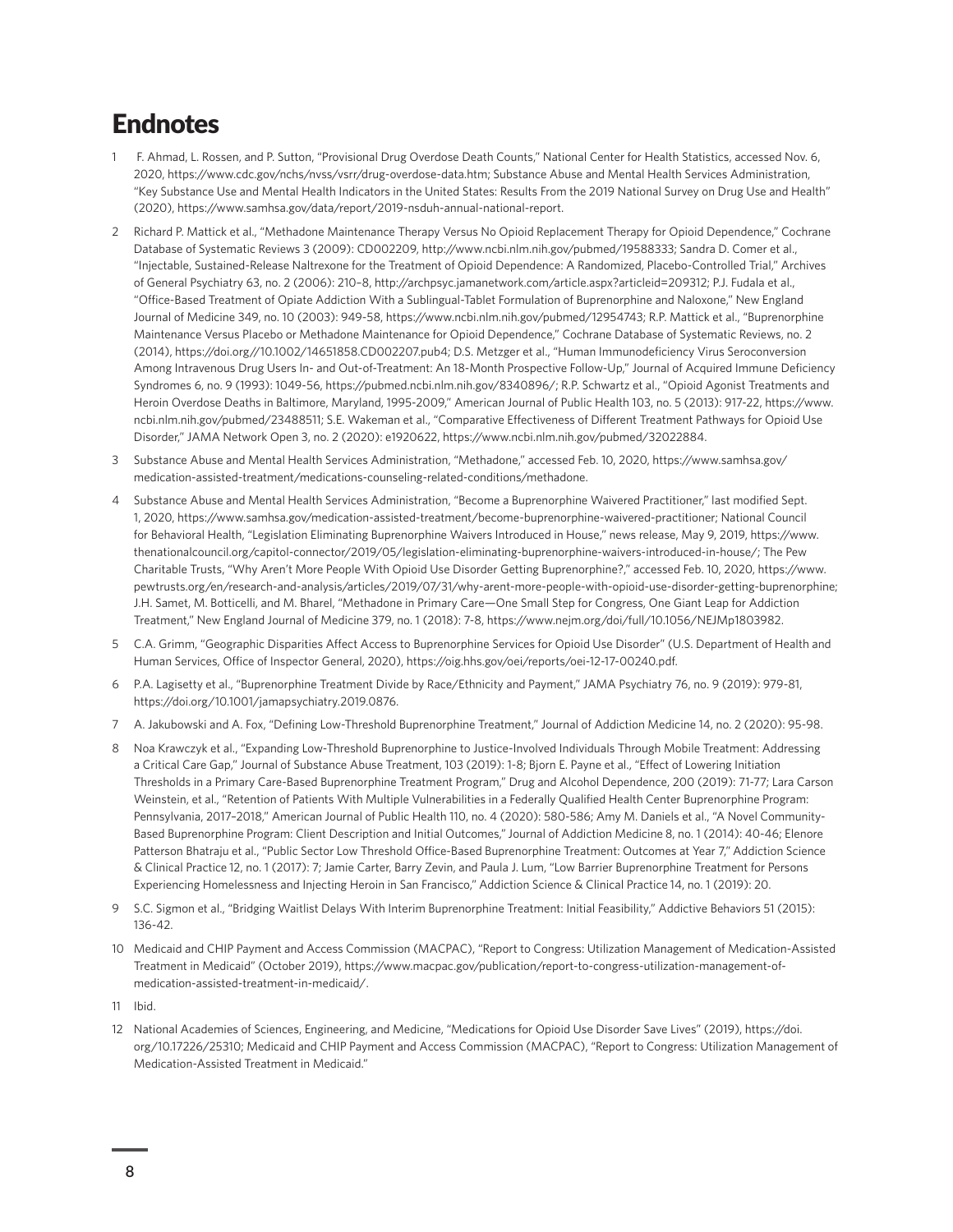- <span id="page-8-0"></span>13 [R.](#page-2-0)P. Winograd et al., "Implementation and Evaluation of Missouri's Medication First Treatment Approach for Opioid Use Disorder in Publicly-Funded Substance Use Treatment Programs," Journal of Substance Abuse Treatment (2019), [https://www.ncbi.nlm.nih.gov/](https://www.ncbi.nlm.nih.gov/pubmed/31277891) [pubmed/31277891](https://www.ncbi.nlm.nih.gov/pubmed/31277891).
- 14 [Le](#page-2-0)gal Action Center, "Spotlight on Legislation Limiting the Use of Prior Authorization for Substance Use Disorder Services and Medications" (May 2020), [https://www.lac.org/resource/spotlight-on-legislation-limiting-the-use-of-prior-authorization-for-substance](https://www.lac.org/resource/spotlight-on-legislation-limiting-the-use-of-prior-authorization-for-substance-use-disorder-services-and-medications)[use-disorder-services-and-medications](https://www.lac.org/resource/spotlight-on-legislation-limiting-the-use-of-prior-authorization-for-substance-use-disorder-services-and-medications).
- 15 [S](#page-2-0)ubstance Abuse and Mental Health Services Administration, "Medications for Opioid Use Disorder: Treatment Improvement Protocol (TIP) Series 63" (2020), [https://store.samhsa.gov/sites/default/files/SAMHSA\\_Digital\\_Download/PEP20-02-01-006.pdf.](https://store.samhsa.gov/sites/default/files/SAMHSA_Digital_Download/PEP20-02-01-006.pdf)
- 16 [W](#page-2-0)inograd et al., "Implementation and Evaluation of Missouri's Medication First Treatment Approach."
- 17 [G.](#page-3-0) D'Onofrio et al., "Emergency Department–Initiated Buprenorphine/Naloxone Treatment for Opioid Dependence: A Randomized Clinical Trial," JAMA 313, no. 16 (2015): 1636-44.
- 18 [M](#page-3-0). Lowenstein et al., "Barriers and Facilitators for Emergency Department Initiation of Buprenorphine: A Physician Survey," The American Journal of Emergency Medicine 37, no. 9 (2019): 1787-90.
- 19 [Ol](#page-3-0)ivia Ramirez, "UK's First Bridge Clinic Offers Immediate Access to Opioid Treatment," University of Kentucky News, April 23, 2019, [https://uknow.uky.edu/research/uks-first-bridge-clinic-offers-immediate-access-opioid-treatment.](https://uknow.uky.edu/research/uks-first-bridge-clinic-offers-immediate-access-opioid-treatment)
- 20 [I](#page-3-0)bid.
- 21 [M](#page-3-0). Binkley et al., "Bridge to Life: Connecting Individuals Presenting to the Hospital With Complications From Opioid Use Disorder to Evidence-Based Care" (presentation, Rx Drug Abuse and Heroin Summit, Atlanta, Georgia, April 23, 2019), [https://www.eventscribe.](https://www.eventscribe.com/2019/RxSummit/fsPopup.asp?efp=SU1ESlhPV1I4MzY3&PresentationID=491212&rnd=0.9485711&mode=presinfo) [com/2019/RxSummit/fsPopup.asp?efp=SU1ESlhPV1I4MzY3&PresentationID=491212&rnd=0.9485711&mode=presinfo](https://www.eventscribe.com/2019/RxSummit/fsPopup.asp?efp=SU1ESlhPV1I4MzY3&PresentationID=491212&rnd=0.9485711&mode=presinfo).
- 22 [Ja](#page-3-0)kubowski and Fox, "Defining Low-Threshold Buprenorphine Treatment"; J.D. Lee, F. Vocci, and D.A. Fiellin, "Unobserved 'Home' Induction onto Buprenorphine," Journal of Addiction Medicine 8, no. 5 (2014): 299-308, <https://pubmed.ncbi.nlm.nih.gov/25254667/>.
- 23 [Am](#page-3-0)erican Society of Addiction Medicine, "The ASAM National Practice Guideline for the Use of Medications in the Treatment of Addiction Involving Opioid Use" (2015), [http://www.asam.org/docs/default-source/practice-support/guidelines-and-consensus-docs/](http://www.asam.org/docs/default-source/practice-support/guidelines-and-consensus-docs/asam-national-practice-guideline-supplement.pdf?sfvrsn=24) [asam-national-practice-guideline-supplement.pdf?sfvrsn=24.](http://www.asam.org/docs/default-source/practice-support/guidelines-and-consensus-docs/asam-national-practice-guideline-supplement.pdf?sfvrsn=24)
- 24 [E](#page-3-0).P. Bhatraju et al., "Public Sector Low Threshold Office-Based Buprenorphine Treatment: Outcomes at Year 7," Addiction Science & Clinical Practice 12, no. 1 (2017): 1-10; C.O. Cunningham et al., "A Comparison of Buprenorphine Induction Strategies: Patient-Centered Home-Based Inductions Versus Standard-of-Care Office-Based Inductions," Journal of Substance Abuse Treatment 40, no. 4 (2011): 349-56; A.M. Daniels et al., "A Novel Community-Based Buprenorphine Program: Client Description and Initial Outcomes," Journal of Addiction Medicine 8, no. 1 (2014): 40-46.
- 25 [Ne](#page-3-0)w York State Department of Health, "Buprenorphine for Opioid Use Disorder: Clinical Use of Buprenorphine," [https://health.ny.gov/](https://health.ny.gov/publications/0112.pdf) [publications/0112.pdf.](https://health.ny.gov/publications/0112.pdf)
- 26 [S](#page-4-0)ubstance Abuse and Mental Health Services Administration, "FAQs: Provision of Methadone and Buprenorphine for the Treatment of Opioid Use Disorder in the COVID-19 Emergency," news release, April 21, 2020, [https://www.samhsa.gov/sites/default/files/faqs-for](https://www.samhsa.gov/sites/default/files/faqs-for-oud-prescribing-and-dispensing.pdf)[oud-prescribing-and-dispensing.pdf.](https://www.samhsa.gov/sites/default/files/faqs-for-oud-prescribing-and-dispensing.pdf)
- 27 [E](#page-4-0).A. Samuels et al., "Innovation During COVID-19: Improving Addiction Treatment Access," Journal of Addiction Medicine (2020); J.D. Thornton et al., "Impact of COVID-19 Related Policy Changes on Buprenorphine Dispensing in Texas," Journal of Addiction Medicine 14, no. 6 (2020): e372-e74.
- 28 [De](#page-4-0)partment of Health and Human Services, "Determination That a Public Health Emergency Exists," news release, Oct. 26, 2017, [https://](https://www.hhs.gov/sites/default/files/opioid%20PHE%20Declaration-no-sig.pdf) [www.hhs.gov/sites/default/files/opioid%20PHE%20Declaration-no-sig.pdf](https://www.hhs.gov/sites/default/files/opioid%20PHE%20Declaration-no-sig.pdf).
- 29 [R.](#page-4-0)E. Clark et al., "The Impact of Prior Authorization on Buprenorphine Dose, Relapse Rates, and Cost for Massachusetts Medicaid Beneficiaries With Opioid Dependence," Health Services Research 49, no. 6 (2014): 1964-79; D.A. Fiellin et al., "Primary Care–Based Buprenorphine Taper Vs. Maintenance Therapy for Prescription Opioid Dependence: A Randomized Clinical Trial," JAMA Internal Medicine 174, no. 12 (2014): 1947-54.
- 30 [M](#page-4-0)edicaid and CHIP Payment and Access Commission (MACPAC), "Report to Congress: Utilization Management of Medication-Assisted Treatment in Medicaid."
- 31 [W](#page-4-0)inograd et al., "Implementation and Evaluation of Missouri's Medication First Treatment Approach."
- 32 [Am](#page-4-0)erican Society of Addiction Medicine, "The ASAM National Practice Guideline"; A. Fareed et al., "Effect of Buprenorphine Dose on Treatment Outcome," Journal of Addictive Diseases 31, no. 1 (2012): 8-18; Medicaid and CHIP Payment and Access Commission (MACPAC), "Report to Congress: Utilization Management of Medication-Assisted Treatment in Medicaid"; Optum Rx, "Clinical Criteria, Step Therapy, and Quantity Limits for Tenncare Preferred Drug List (PDL)," Nov. 1, 2020, [https://www.optumrx.com/content/dam/](https://www.optumrx.com/content/dam/openenrollment/pdfs/Tenncare/home-page/preferred-drug-list/Criteria%20PDL.pdf) [openenrollment/pdfs/Tenncare/home-page/preferred-drug-list/Criteria%20PDL.pdf.](https://www.optumrx.com/content/dam/openenrollment/pdfs/Tenncare/home-page/preferred-drug-list/Criteria%20PDL.pdf)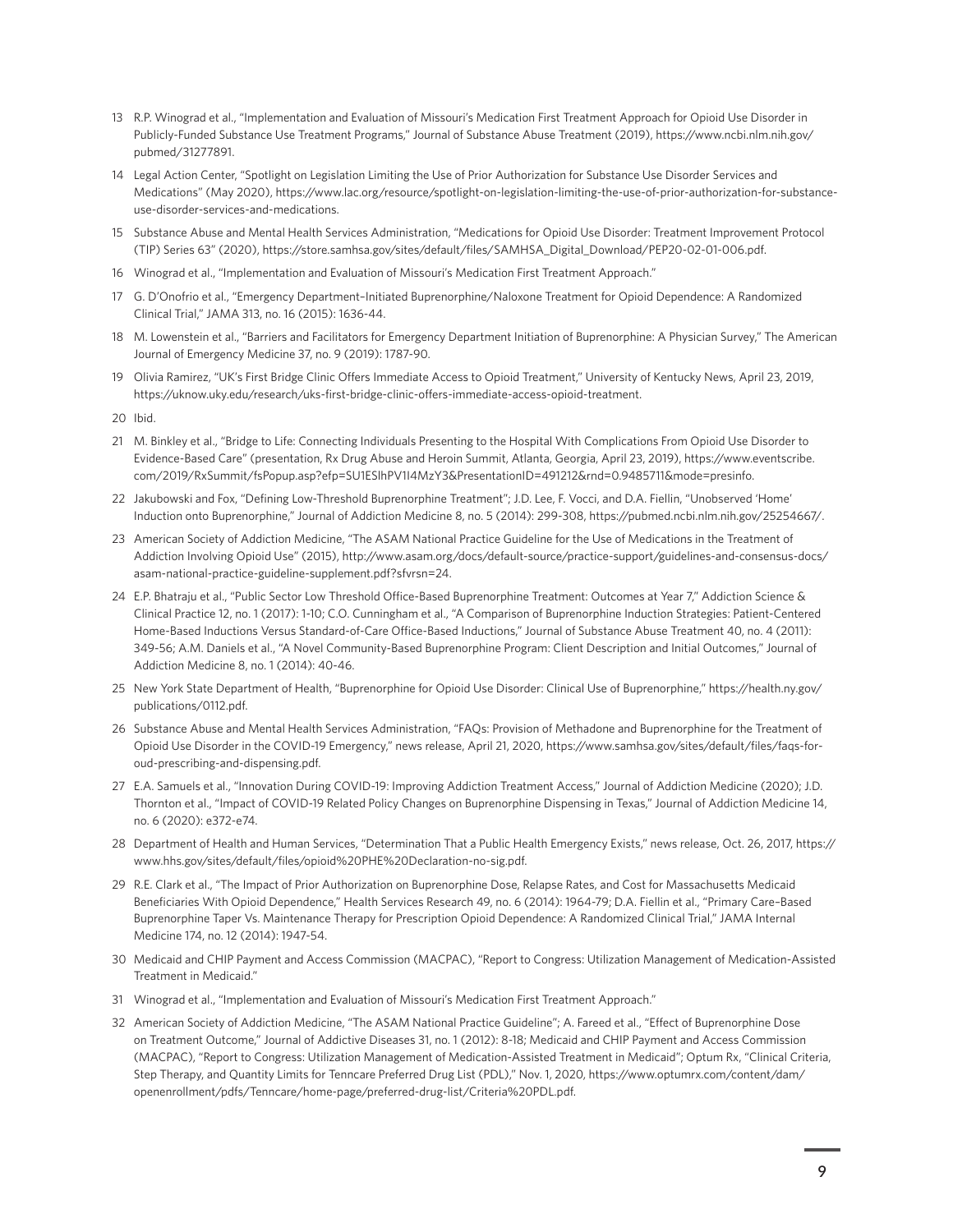- <span id="page-9-0"></span>33 [C](#page-4-0)enters for Disease Control and Prevention, "Fentanyl," accessed Nov. 14, 2019, [https://www.cdc.gov/drugoverdose/opioids/fentanyl.](https://www.cdc.gov/drugoverdose/opioids/fentanyl.html) [html](https://www.cdc.gov/drugoverdose/opioids/fentanyl.html); M. Hillhouse et al., "Participant Characteristics and Buprenorphine Dose," The American Journal of Drug and Alcohol Abuse 37, no. 5 (2011): 453-59.
- 34 [M](#page-4-0)edicaid and CHIP Payment and Access Commission (MACPAC), "Report to Congress: Utilization Management of Medication-Assisted Treatment in Medicaid."
- 35 [F](#page-4-0)areed et al., "Effect of Buprenorphine Dose on Treatment Outcome."
- 36 [S](#page-4-0)ubstance Abuse and Mental Health Services Administration, "Become a Buprenorphine Waivered Practitioner."
- 37 [Am](#page-4-0)erican Society of Addiction Medicine, "The ASAM National Practice Guideline."
- 38 [D](#page-4-0).A. Fiellin et al., "A Randomized Trial of Cognitive Behavioral Therapy in Primary Care-Based Buprenorphine," The American Journal of Medicine 126, no. 1 (2013): 74-e11; D.A. Fiellin et al., "Counseling Plus Buprenorphine–Naloxone Maintenance Therapy for Opioid Dependence," New England Journal of Medicine 355, no. 4 (2006): 365-74; R.D. Weiss et al., "Adjunctive Counseling During Brief and Extended Buprenorphine-Naloxone Treatment for Prescription Opioid Dependence: A 2-Phase Randomized Controlled Trial," Archives of General Psychiatry 68, no. 12 (2011): 1238-46.
- 39 [A.](#page-4-0)D. Fox, M. Masyukova, and C.O. Cunningham, "Optimizing Psychosocial Support During Office-Based Buprenorphine Treatment in Primary Care: Patients' Experiences and Preferences," Substance Abuse 37, no. 1 (2016): 70-75; A.B. Laudet, V. Stanick, and B. Sands, "What Could the Program Have Done Differently? A Qualitative Examination of Reasons for Leaving Outpatient Treatment," Journal of Substance Abuse Treatment 37, no. 2 (2009): 182-90; R.S. Palmer et al., "Substance User Treatment Dropout From Client and Clinician Perspectives: A Pilot Study," Substance Use & Misuse 44, no. 7 (2009): 1021-38.
- 40 [W](#page-4-0)inograd et al., "Implementation and Evaluation of Missouri's Medication First Treatment Approach."
- 41 [M](#page-5-0)aryland Department of Health and Mental Hygiene, "Opioid Treatment Program Reimbursement Re-Bundling Initiative," news release, Sept. 6, 2016, <https://health.maryland.gov/bhd/Documents/Rebundling%20Initiative%209-6-16.pdf>.
- 42 [I](#page-5-0)bid.
- 43 [S](#page-5-0)igmon et al., "Bridging Waitlist Delays With Interim Buprenorphine Treatment: Initial Feasibility."
- 44 [Ne](#page-5-0)w York State Office of Addiction Services and Supports, Part 822—General Service Standards for Substance Use Disorder Outpatient Programs (2019), <https://oasas.ny.gov/general-service-standards-substance-use-disorder-outpatient-programs-part-822-0>; Ohio Revised Code 340.01 Alcohol, Drug Addiction, and Mental Health Service District (2017), <https://codes.ohio.gov/orc/340.01>; West Virginia Code Article 5y - Medication-Assisted Treatment Program Licensing ACT (2016), [https://casetext.com/statute/west-virginia](https://casetext.com/statute/west-virginia-code/chapter-16-public-health/article-5y-medication-assisted-treatment-program-licensing-act/section-16-5y-2-definitions)[code/chapter-16-public-health/article-5y-medication-assisted-treatment-program-licensing-act/section-16-5y-2-definitions](https://casetext.com/statute/west-virginia-code/chapter-16-public-health/article-5y-medication-assisted-treatment-program-licensing-act/section-16-5y-2-definitions).
- 45 [B](#page-5-0).E. Payne et al., "Effect of Lowering Initiation Thresholds in a Primary Care-Based Buprenorphine Treatment Program," Drug and Alcohol Dependence 200 (2019): 71-77.
- 46 [Na](#page-5-0)tional Academies of Sciences, Engineering, and Medicine, *Medications for Opioid Use Disorder Save Lives* (Washington: National Academies Press, 2019); W.L. White et al., "It's Time to Stop Kicking People Out of Addiction Treatment," Counselor 6, no. 2 (2005): 12.
- 47 [U](#page-5-0).S. Department of Health and Human Services, "Medication-Assisted Treatment for Opioid Addiction in Opioid Treatment Programs. Treatment Improvement Protocol (TIP) Series 43" (2005), [https://www.asam.org/docs/advocacy/samhsa\\_tip43\\_matforopioidaddiction.](https://www.asam.org/docs/advocacy/samhsa_tip43_matforopioidaddiction.pdf?sfvrsn=0) [pdf?sfvrsn=0.](https://www.asam.org/docs/advocacy/samhsa_tip43_matforopioidaddiction.pdf?sfvrsn=0)
- 48 [M](#page-5-0)aine Department of Health and Human Services, Regulations for Licensing and Certifying of Substance Abuse Treatment Programs, 14-118 CMR Chapter 5 (2008), [https://www1.maine.gov/sos/cec/rules/14/118/118c005.doc.](https://www1.maine.gov/sos/cec/rules/14/118/118c005.doc)
- 49 [D](#page-5-0).P. Alford et al., "Collaborative Care of Opioid-Addicted Patients in Primary Care Using Buprenorphine: Five-Year Experience," Archives of Internal Medicine 171, no. 5 (2011): 425-31, <https://www.ncbi.nlm.nih.gov/pubmed/21403039>; J.R. Brooklyn and S.C. Sigmon, "Vermont Hub-and-Spoke Model of Care for Opioid Use Disorder: Development, Implementation, and Impact," Journal of Addiction Medicine 11, no. 4 (2017): 286-92,<https://www.ncbi.nlm.nih.gov/pubmed/28379862>.
- 50 [Al](#page-5-0)ison Knopf, "Why an OASAS License for a Low-Threshold Bupe Provider Is So Significant," Filter, July 7, 2020, [https://filtermag.org/](https://filtermag.org/oasas-low-threshold-buprenorphine-license/) [oasas-low-threshold-buprenorphine-license/;](https://filtermag.org/oasas-low-threshold-buprenorphine-license/) Judy Griffin, director of research, REACH Medical, email to Leslie Paulson, officer, The Pew Charitable Trusts, Dec. 4, 2020.
- 51 [M](#page-5-0)edicaid Innovation Accelerator Program, "Collaborative Models for Medication Assisted Treatment: Key Elements of the Massachusetts Collaborative Care Model" (Centers for Medicare and Medicaid Services, 2019), [https://www.medicaid.gov/state](https://www.medicaid.gov/state-resource-center/innovation-accelerator-program/iap-downloads/reducing-substance-use-disorders/mat-key-elements-ma.pdf)[resource-center/innovation-accelerator-program/iap-downloads/reducing-substance-use-disorders/mat-key-elements-ma.pdf](https://www.medicaid.gov/state-resource-center/innovation-accelerator-program/iap-downloads/reducing-substance-use-disorders/mat-key-elements-ma.pdf).
- 52 [C](#page-5-0).T. LaBelle et al., "Office-Based Opioid Treatment With Buprenorphine (Obot-B): Statewide Implementation of the Massachusetts Collaborative Care Model in Community Health Centers," Journal of Substance Abuse Treatment 60 (2016): 6-13, [https://www.ncbi.nlm.](https://www.ncbi.nlm.nih.gov/pubmed/26233698) [nih.gov/pubmed/26233698](https://www.ncbi.nlm.nih.gov/pubmed/26233698).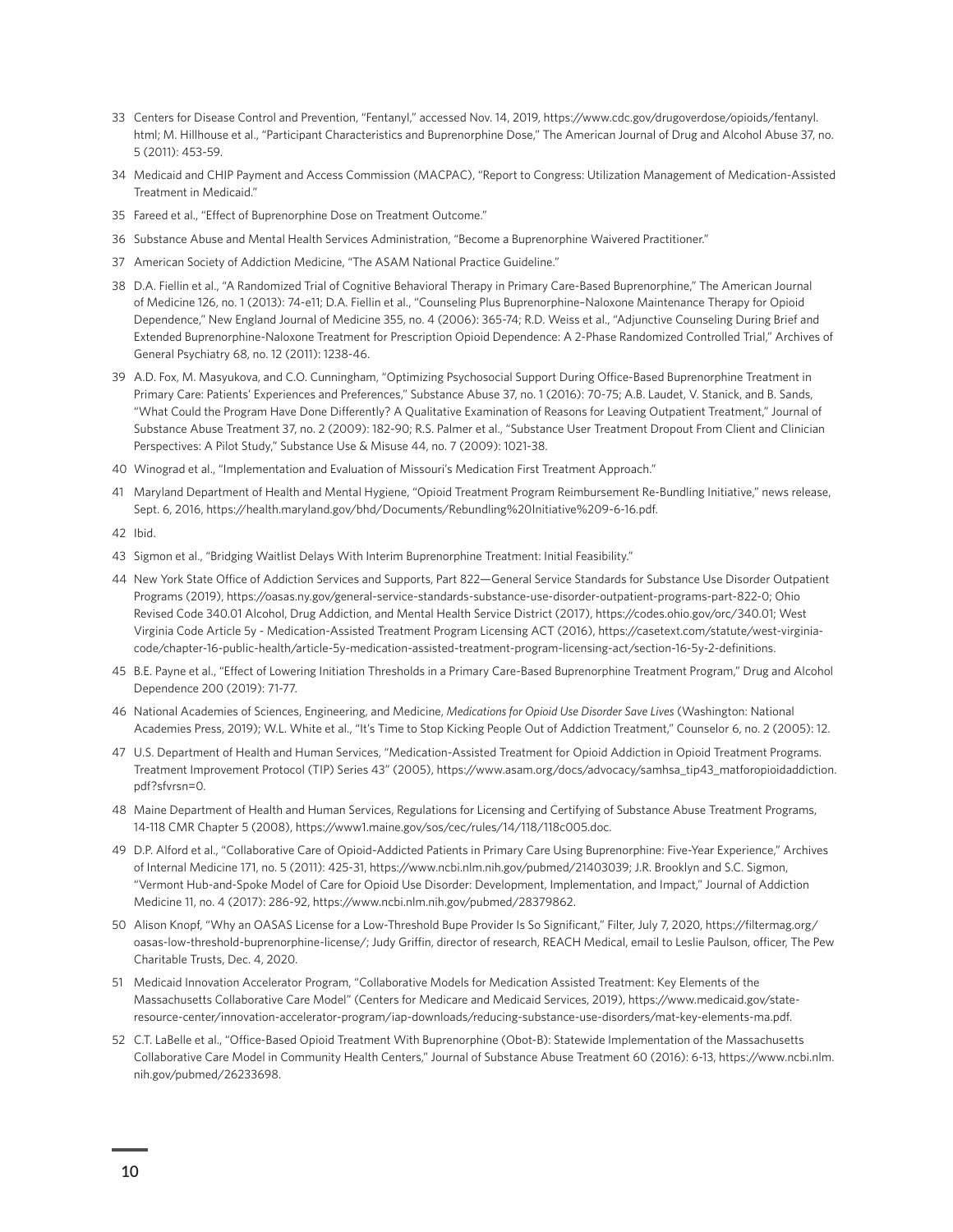- <span id="page-10-0"></span>53 [P.](#page-5-0)M. High et al., "State Targeted Response to the Opioid Crisis Grants (Opioid STR) Program: Preliminary Findings From Two Case Studies and the National Cross-Site Evaluation," Journal of Substance Abuse Treatment 108 (2020): 48-54; Winograd et al., "Implementation and Evaluation of Missouri's Medication First Treatment Approach."
- 54 [J.](#page-6-0)E. Hood et al., "Engaging an Unstably Housed Population With Low-Barrier Buprenorphine Treatment at a Syringe Services Program: Lessons Learned From Seattle, Washington," Substance Abuse 41, no. 3 (2020): 356-64, [https://www.ncbi.nlm.nih.gov/](https://www.ncbi.nlm.nih.gov/pubmed/31403907) [pubmed/31403907](https://www.ncbi.nlm.nih.gov/pubmed/31403907).
- 55 [M](#page-6-0).R. Lofwall and J.R. Havens, "Inability to Access Buprenorphine Treatment as a Risk Factor for Using Diverted Buprenorphine," Drug and Alcohol Dependence 126, no. 3 (2012): 379-83,<https://www.ncbi.nlm.nih.gov/pubmed/22704124>; M.R. Lofwall and S.L. Walsh, "A Review of Buprenorphine Diversion and Misuse: The Current Evidence Base and Experiences From Around the World," Journal of Addiction Medicine 8, no. 5 (2014): 315-26, [https://www.ncbi.nlm.nih.gov/pubmed/25221984.](https://www.ncbi.nlm.nih.gov/pubmed/25221984)
- 56 [Lo](#page-6-0)fwall and Havens, "Inability to Access Buprenorphine Treatment."
- 57 [L.](#page-6-0)B. Monico et al., "Prior Experience with Non-Prescribed Buprenorphine: Role in Treatment Entry and Retention," Journal of Substance Abuse Treatment 57 (2015): 57-62.
- 58 [I](#page-6-0)bid.
- 59 [Gr](#page-6-0)imm, "Geographic Disparities Affect Access to Buprenorphine Services for Opioid Use Disorder."
- 60 [A.](#page-6-0)S. Huhn and K.E. Dunn, "Why Aren't Physicians Prescribing More Buprenorphine?" Journal of Substance Abuse Treatment 78 (2017): 1-7,<https://www.ncbi.nlm.nih.gov/pubmed/28554597>; S. Mendoza, A.S. Rivera-Cabrero, and H. Hansen, "Shifting Blame: Buprenorphine Prescribers, Addiction Treatment, and Prescription Monitoring in Middle-Class America," Transcult Psychiatry 53, no. 4 (2016): 465-87, [https://www.ncbi.nlm.nih.gov/pubmed/27488225.](https://www.ncbi.nlm.nih.gov/pubmed/27488225)
- 61 [M](#page-6-0). Komaromy et al., "Project ECHO (Extension for Community Healthcare Outcomes): A New Model for Educating Primary Care Providers About Treatment of Substance Use Disorders," Substance Abuse 37, no. 1 (2016): 20-24.
- 62 [M](#page-6-0)ainstreaming Addiction Treatment Act of 2019, S.2074, 116th Congress (2019), [https://www.congress.gov/bill/116th-congress/senate](https://www.congress.gov/bill/116th-congress/senate-bill/2074)[bill/2074](https://www.congress.gov/bill/116th-congress/senate-bill/2074).
- 63 [K.](#page-6-0) Fiscella, S.E. Wakeman, and L. Beletsky, "Buprenorphine Deregulation and Mainstreaming Treatment for Opioid Use Disorder: X the X Waiver," JAMA Psychiatry 76, no. 3 (2019): 229-30,<https://www.ncbi.nlm.nih.gov/pubmed/30586140>.